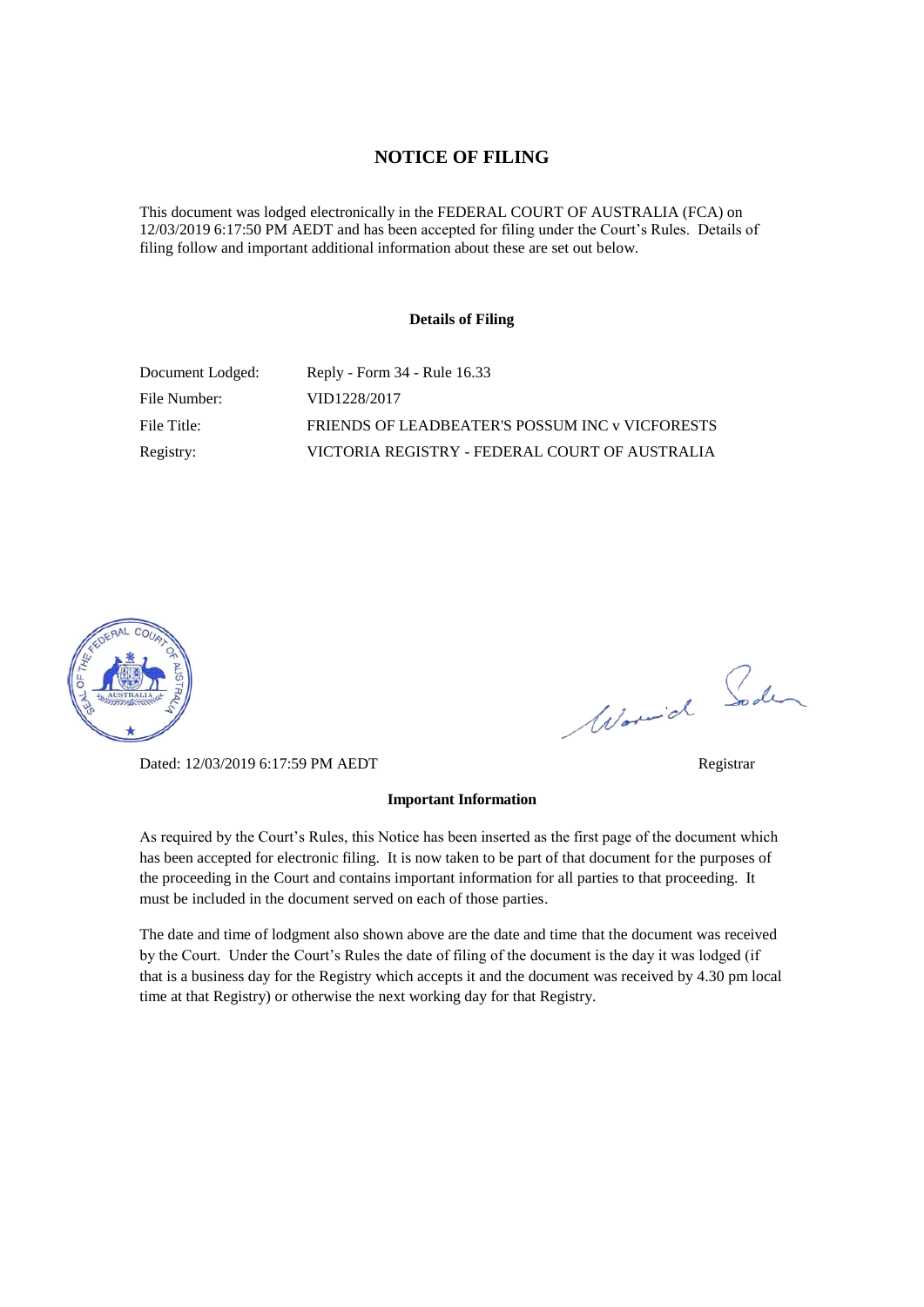Form 34 Rule 16.33



# **Amended Reply to the Further Amended Defence to Second Further Amended Statement of Claim**

No. VID 1228 of 2018

Federal Court of Australia District Registry: Victoria Division: ACLHR

## **FRIENDS OF LEADBEATER'S POSSUM INC**

Applicant

# **VICFORESTS**

Respondent

In Reply to the Further Amended Defence to the Second Further Amended Statement of Claim filed on 22 FebruaryJanuary 2019<del>29 October 13 September 2018</del> (the **Defence**), the Applicant says (adopting the definitions used in its Second Further Amended Statement of Claim):

- 1. Save for the admissions therein and save for those facts specifically pleaded in this Amended Reply, the Applicant denies each and every allegation in the Defence, and joins issue with the Respondent in respect of the matters raised in the Defence.
- 2. As to subparagraph  $6.3$  (bc), it denies each allegation therein and says that:
	- 2.1 the Timber Release Plan shows that all of the scheduled coupes are proposed for forestry operations by the clear-fell or seed tree retention methods;
	- 2.2 The Respondent has at all times since the development of the 2017 HCV Document and at all times during the development of the Draft Harvesting and Regeneration Systems Document (**Systems Document**), continued to conduct forestry operations in the Central Highlands RFA Area using the clear fell and seed tree retention methods, including in coupes:
		- 2.2.1 where the Respondent is aware of reported sightings of Greater Glider;

| Filed on behalf of (name $\&$ role of party) |                         | Friends of Leadbeater's Possum Inc, the Applicant |     |                  |  |
|----------------------------------------------|-------------------------|---------------------------------------------------|-----|------------------|--|
| Prepared by (name of person/lawyer)          |                         | Danya Jacobs                                      |     |                  |  |
| Law firm (if applicable)                     |                         | Environmental Justice Australia                   |     |                  |  |
| Tel<br>$(03)$ 8341 3100                      |                         |                                                   | Fax | $(03)$ 8341 3111 |  |
| Danya.Jacobs@envirojustice.org.au<br>Email   |                         |                                                   |     |                  |  |
| <b>Address for service</b>                   |                         | Level 3, 60 Leicester Street                      |     |                  |  |
| (include state and postcode)                 | <b>CARLTON VIC 3053</b> |                                                   |     |                  |  |
|                                              |                         |                                                   |     |                  |  |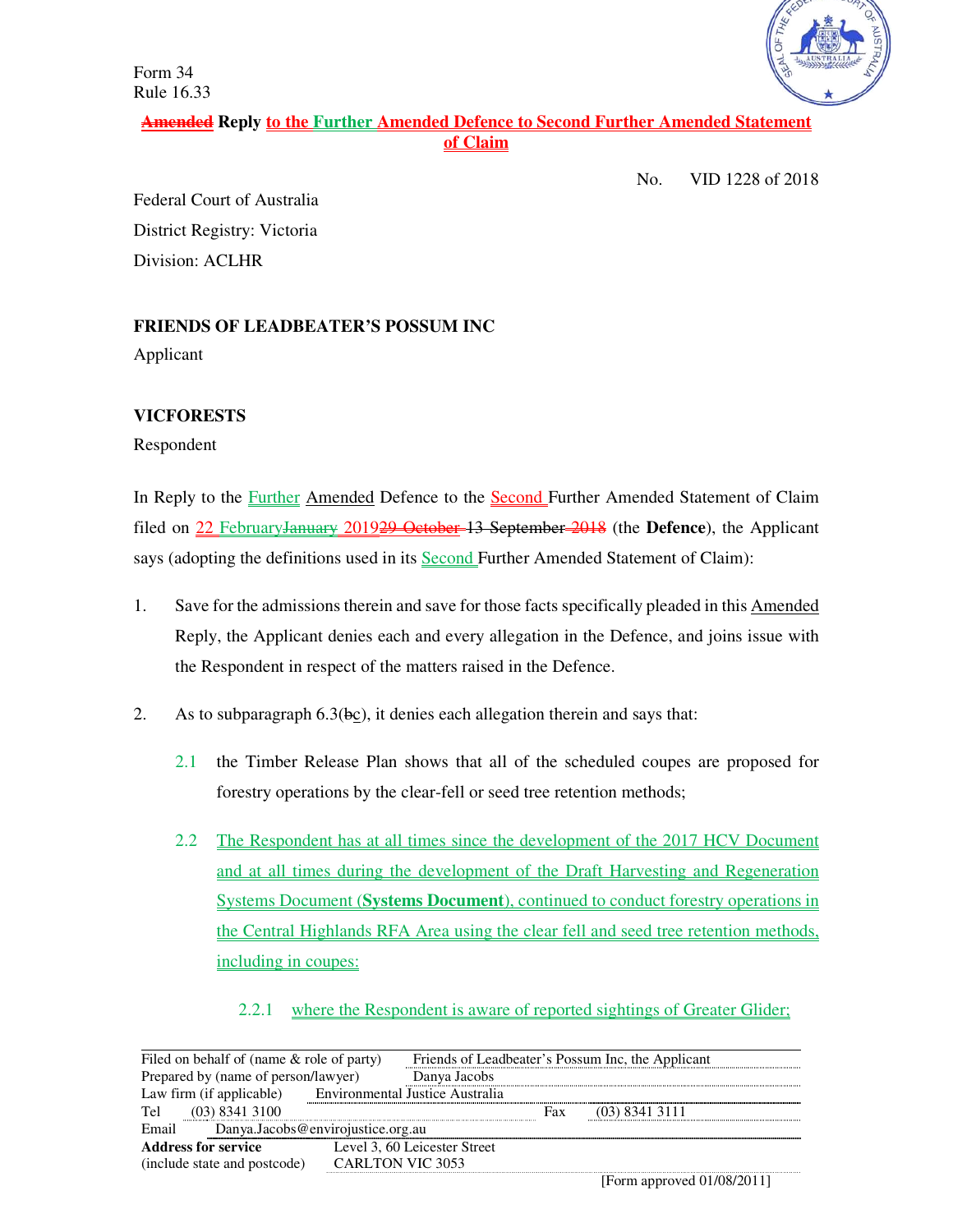- 2.2.2 where Greater Glider is present;
- 2.2.3 where Leadbeater's Possum is present.
- 2.3 Prior to the finalisation and implementation of the Systems Document, that Document does not constitute a shift in the silviculture methods proposed to be used by the Respondent in the scheduled coupes.
- 2.4 Unless enjoined, the Respondent proposes to conduct forestry operations by the clearfell method or the seed tree retention method in the scheduled coupes.

#### **Particulars**

- (a) The TRP specifies either the clearfell or seed tree retention method as the method of harvesting for each of the scheduled coupes.
- (b) The Respondent has not amended the TRP.
- (c) It is the Respondent's intention that for the near future, clear felling systems will remain an important part of the Respondent's operations.
- (d) The Respondent has not given an undertaking not to conduct any forestry operations in the scheduled coupes by the clearfell or seed tree retention methods prior to the finalisation and implementation of the Systems Document.
- (e) The Respondent has not specified a date by which it will implement any method specified in the Systems Document.
- (f) The Respondent has not given an undertaking not to conduct any forestry operations in the scheduled coupes by the clearfell or seed tree retention methods after the finalisation and implementation of the Systems Document.
- (g) Clear felling and seed tree retention are methods that are specified in System 1 of the Systems Document.
- (h) The Systems Document does not impose any mandatory prescriptions for the use of less intensive methods of harvesting than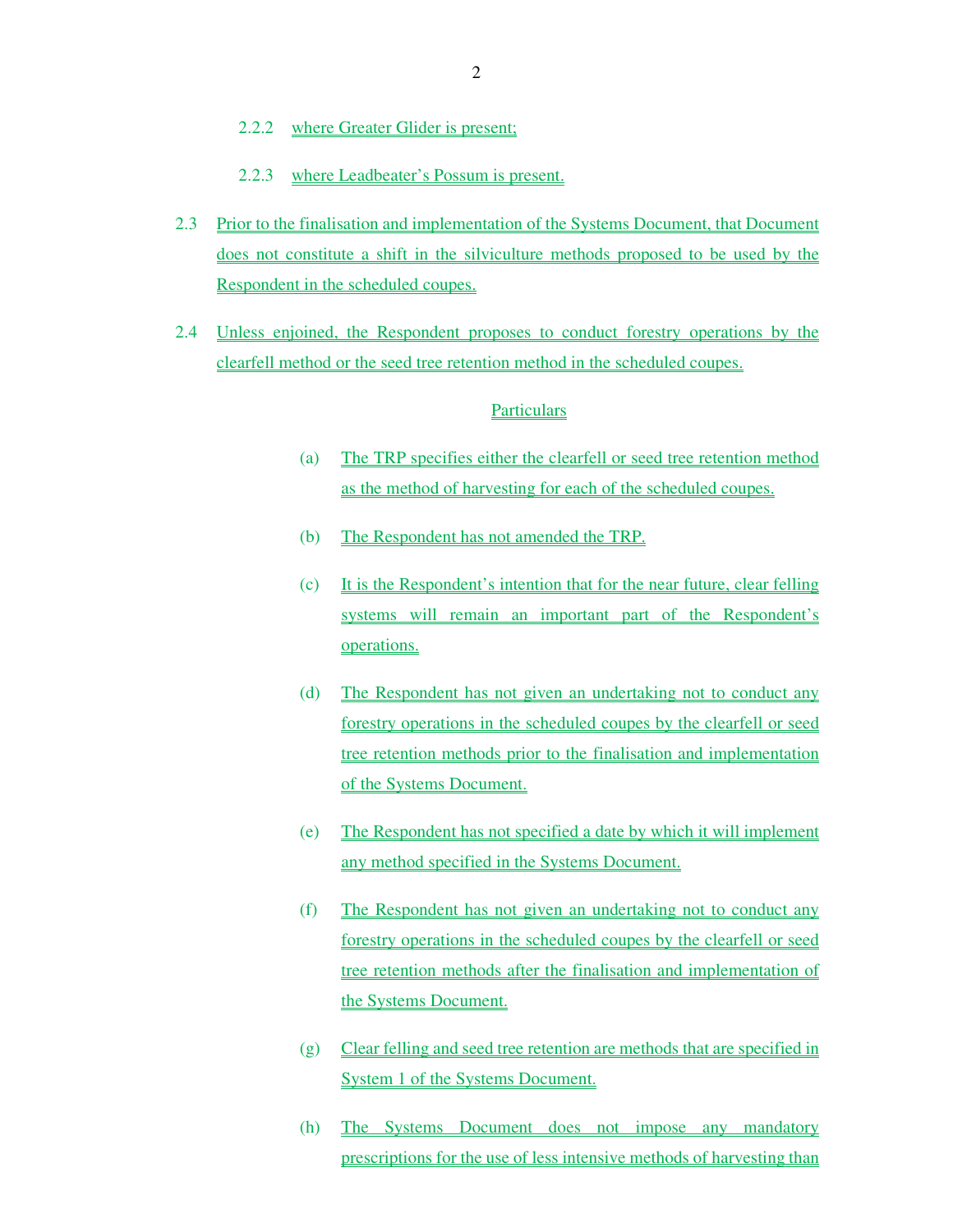the current methods of clear felling and seed tree retention harvesting.

Further particulars may be provided prior to, or during, trial.

- 2.5 Alternatively to paragraph 2.4, to the extent that the Respondent proposes to use the following methods in the scheduled coupes if, as alleged by the Respondent, the regrowth retention harvesting method may be used-in whole or in part for a coupe listed on the Timber Release Plan as CFL or STR (which is denied) $\frac{1}{2}$ .
	- 2.5.1 System 1 (as defined in the Systems Document);
	- 2.5.2 System 2 (as defined in the Systems Document);
	- 2.5.3 System 3 (as defined in the Systems Document);
	- 2.5.4 System 4 (as defined in the Systems Document); or
	- 2.5.5 System 5 (as defined in the Systems Document);

forestry operations in each, some or all of the scheduled coupes:

2.5.6 are likely to have the impacts pleaded in paragraphs 42 – 71, 73 – 105, 105B, and 105D of the 2FASOC.

## **Particulars**

Further particulars may be provided prior to, or during, trial.

2.5.7 have failed, and will fail to comply with cl 2.2.2.2 of the Code as pleaded in paragraph 113H of the 2FASOC;

## Particulars

## Further particulars may be provided prior to, or during, trial.

2.6 If, as alleged by the Respondent in  $6.3(c)(v)$ , forestry operations in each some or all of the scheduled coupes are conducted in a manner subject to the 2017 HCV Document and/or the Systems Document (which is denied), those forestry operations: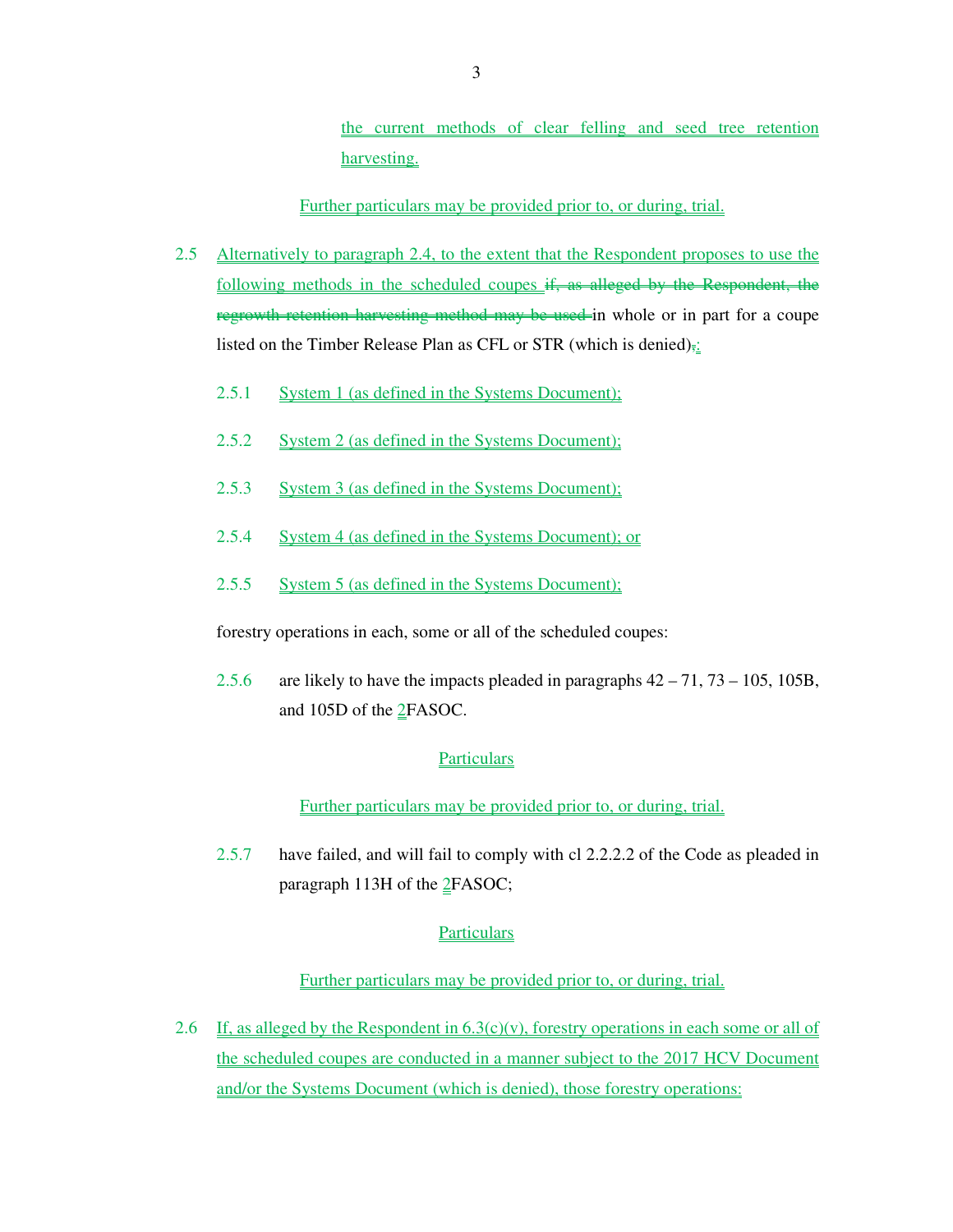2.6.1 have failed, and will fail, to comply with cl 2.2.2.2 of the Code as pleaded in paragraph 113H of the 2FASOC.

#### **Particulars**

The Systems Document and the 2017 HCV Document do not require in coupes in the Central Highlands RFA Area:

- (a) detection activities or surveys for the Greater Glider or Greater Glider habitat;
- (b) the application of mandatory prescriptions for Greater Glider:
	- i. at all;
	- ii. that impose the use of less intensive methods of harvesting;
	- iii. upon detection of the presence of Greater Glider or Greater Glider habitat;
	- iv. proportionate to the threat posed by forestry operations to Greater Glider.

Further particulars may be provided prior to, or during, trial.

2.6.2 are likely to have the impacts pleaded in paragraphs  $42 - 71$ ,  $73 - 105$ ,  $105B$ , and 105D of the 2FASOC.

## **Particulars**

#### Further particulars may be provided prior to, or during, trial.

- 3. As to paragraph 9:
	- 9.6 It denies each allegation in paragraph 9.6, and says that if, as alleged by the Respondent, coupe 298-519-0003 (Flicka) was harvested using the regrowth retention and seed tree harvesting silvicultural methods (which is denied), those forestry operations:
		- 9.6.1 have had, are having or are likely to have the impacts pleaded in paragraphs 32, 40 and 105D of the 2FASOC, and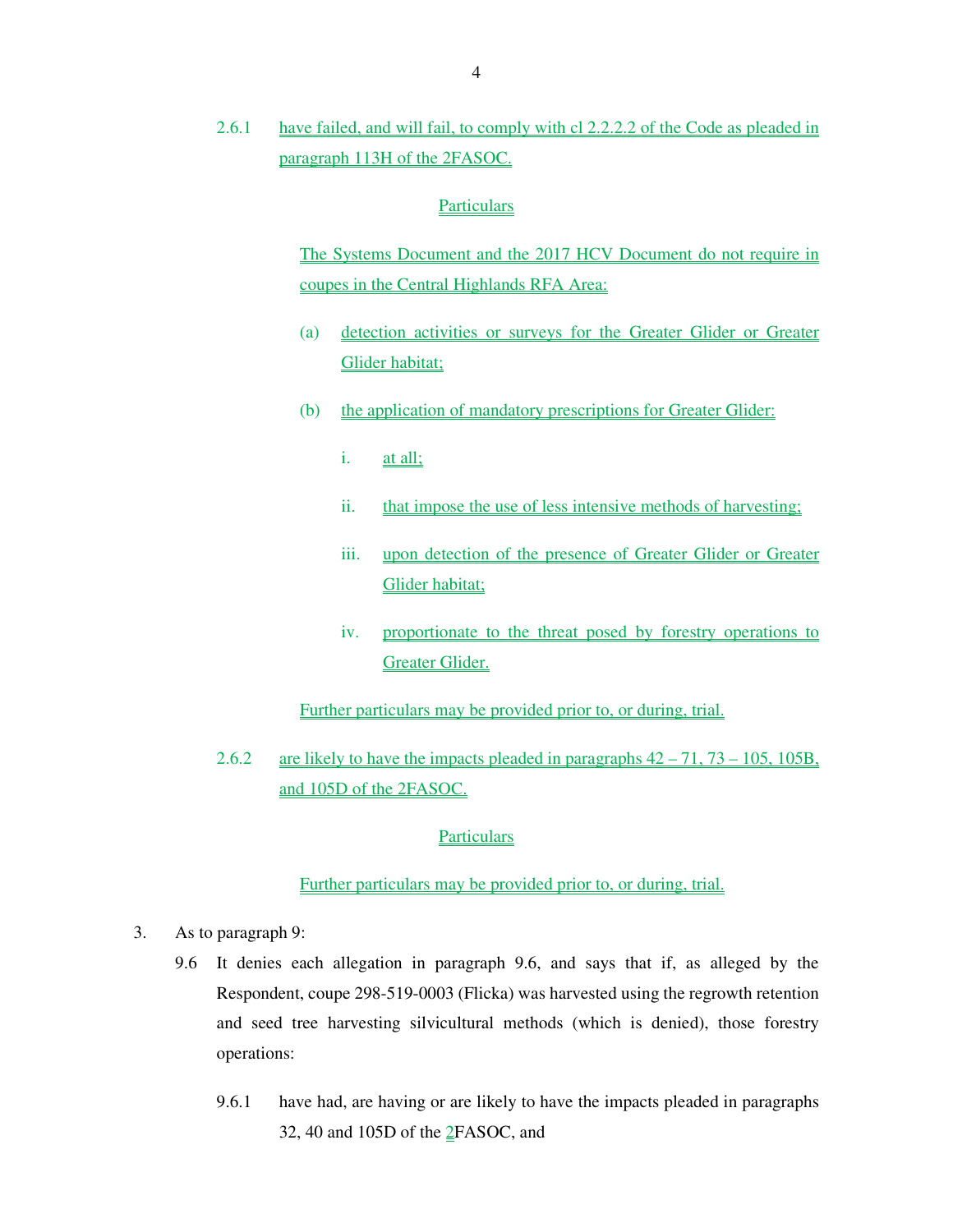- 9.6.2 failed to comply with cl 2.2.2.2 of the Code as pleaded in paragraph 113A of the 2FASOC.
- 9.12 It denies each allegation in paragraph 9.12, and says that if, as alleged by the Respondent coupe 307-505-0011 (Guitar Solo) was harvested using the regrowth retention harvesting silvicultural method (which is denied), those forestry operations:
	- 9.12.1 have had, are having or are likely to have the impacts pleaded in paragraphs 22, 33, 105B and 105D of the 2FASOC, and
	- 9.12.2 failed to comply with cl 2.2.2.2 of the Code as pleaded in paragraph 113A of the 2FASOC.
- 9.14 It denies each allegation in paragraph 9.14, and says that if, as alleged by the Respondent, coupe 309-507-0003 (Kenya) was harvested using the regrowth retention and seed tree harvesting silvicultural methods (which is denied), those forestry operations:
	- 9.14.1 have had, are having or are likely to have the impacts pleaded in paragraphs 34, 40 and 105D of the 2FASOC;
	- 9.14.2 failed to comply with cl 2.2.2.2 of the Code as pleaded in paragraph 113A of the 2FASOC.
- 9.15 It denies each allegation in paragraph 9.15, and says that if, as alleged by the Respondent coupe 309-507-0004 (The Eiger) was harvested using the clearfell and seed tree harvesting silvicultural methods (which is denied), those forestry operations:
	- 9.15.1 have had, are having or are likely to have the impacts pleaded in paragraphs 34, 40 and 105D of the 2FASOC;
	- 9.15.2 failed to comply with cl 2.2.2.2 of the Code as pleaded in paragraph 113A of the 2FASOC.
- 9.16 It denies each allegation in paragraph 9.16, and says that if, as alleged by the Respondent coupe 317-508-0008 (Professor Xavier) was harvested using the regrowth retention harvesting silvicultural method (which is denied), those forestry operations have had, are having or are likely to have the impacts pleaded in paragraphs 23, 30, and 105B of the 2FASOC.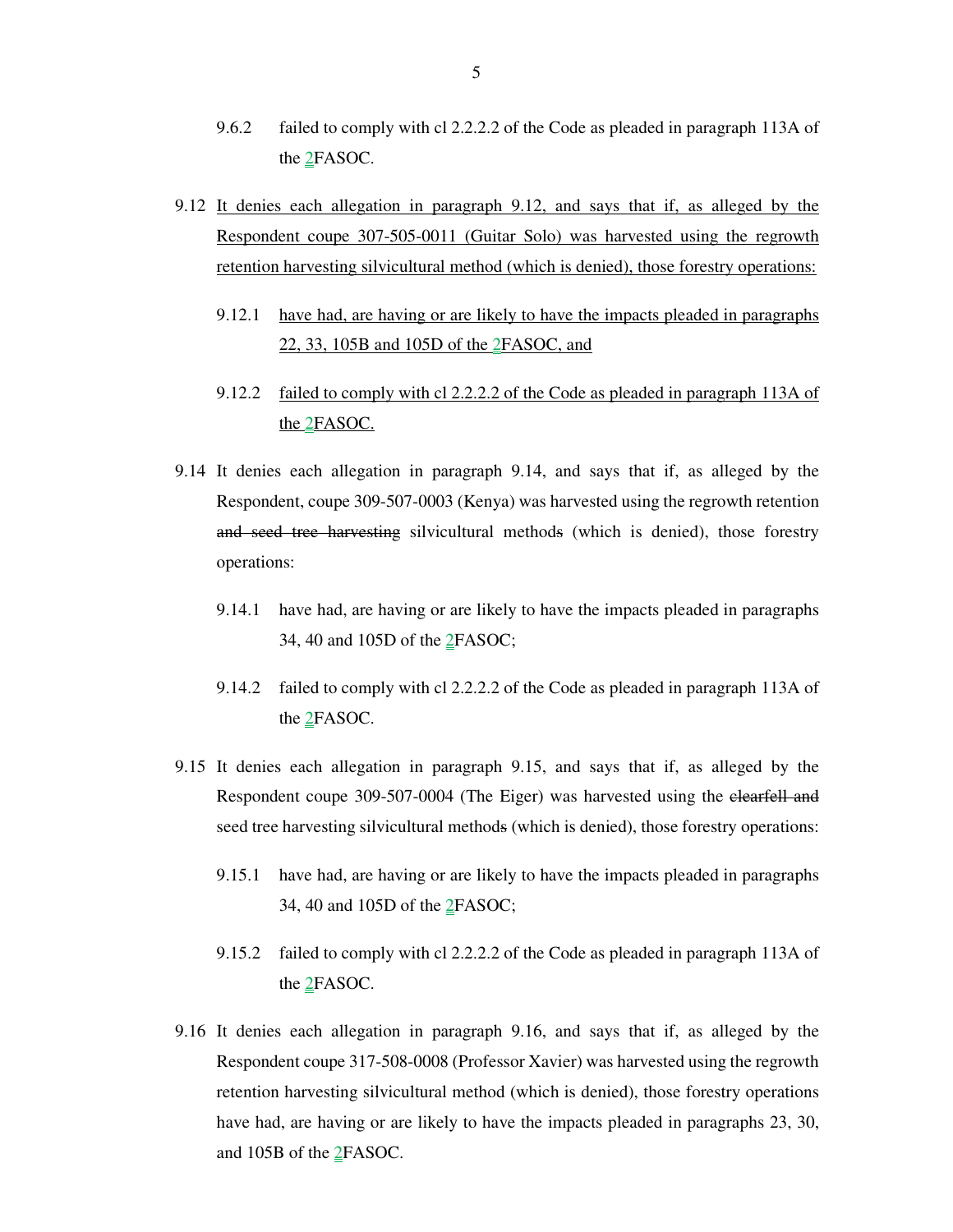- 9.17 It denies each allegation in paragraph 9.17, and says that if, as alleged by the Respondent, coupe 344-509-0009 (Ginger Cat) was harvested using the regrowth retention harvesting silvicultural method (which is denied), those forestry operations:
	- 9.17.1 have had, are having or are likely to have the impacts pleaded in paragraphs 24, 30, 35, 40, 105B and 105D of the 2FASOC;
	- 9.17.2 failed to comply with cl 2.2.2.2 of the Code as pleaded in paragraph 113A of the 2FASOC.
- 9.18 It denies each allegation in paragraph 9.18, and says that if, as alleged by the Respondent, coupe 348-506-0003 (Blue Vein) was harvested using the regrowth retention harvesting silvicultural method (which is denied), those forestry operations:
	- 9.18.1 have had, are having or are likely to have the impacts pleaded in paragraphs 24, 30, 35, 40, 105B and 105D of the 2FASOC;
	- 9.18.2 failed to comply with cl 2.2.2.2 of the Code as pleaded in paragraph 113A of the 2FASOC.
- 9.19 It denies each allegation in paragraph 9.19, and says that if, as alleged by the Respondent, coupe 345-503-0005 (Bullseye) was harvested using the regrowth retention harvesting silvicultural method (which is denied), those forestry operations have had, are having or are likely to have the impacts pleaded in paragraphs 25, 30 and 105B of the 2FASOC;
- 9.20 It denies each allegation in paragraph 9.20, and says that if, as alleged by the Respondent, coupe 345-505-0006 (Hairy Hyde) was harvested using the seed tree harvesting silvicultural method (which is denied), those forestry operations:
	- 9.20.1 have had, are having or are likely to have the impacts pleaded in paragraphs 25, 30, 36, 40, 105B and 105D of the 2FASOC;
	- 9.20.2 failed to comply with cl 2.2.2.2 of the Code as pleaded in paragraph 113A of the 2FASOC.
- 9.21 It denies each allegation in paragraph 9.21, and says that if, as alleged by the Respondent, coupe 345-506-0004 (Opposite Fitzies) was harvested using the seed tree harvesting silvicultural method (which is denied), those forestry operations have had,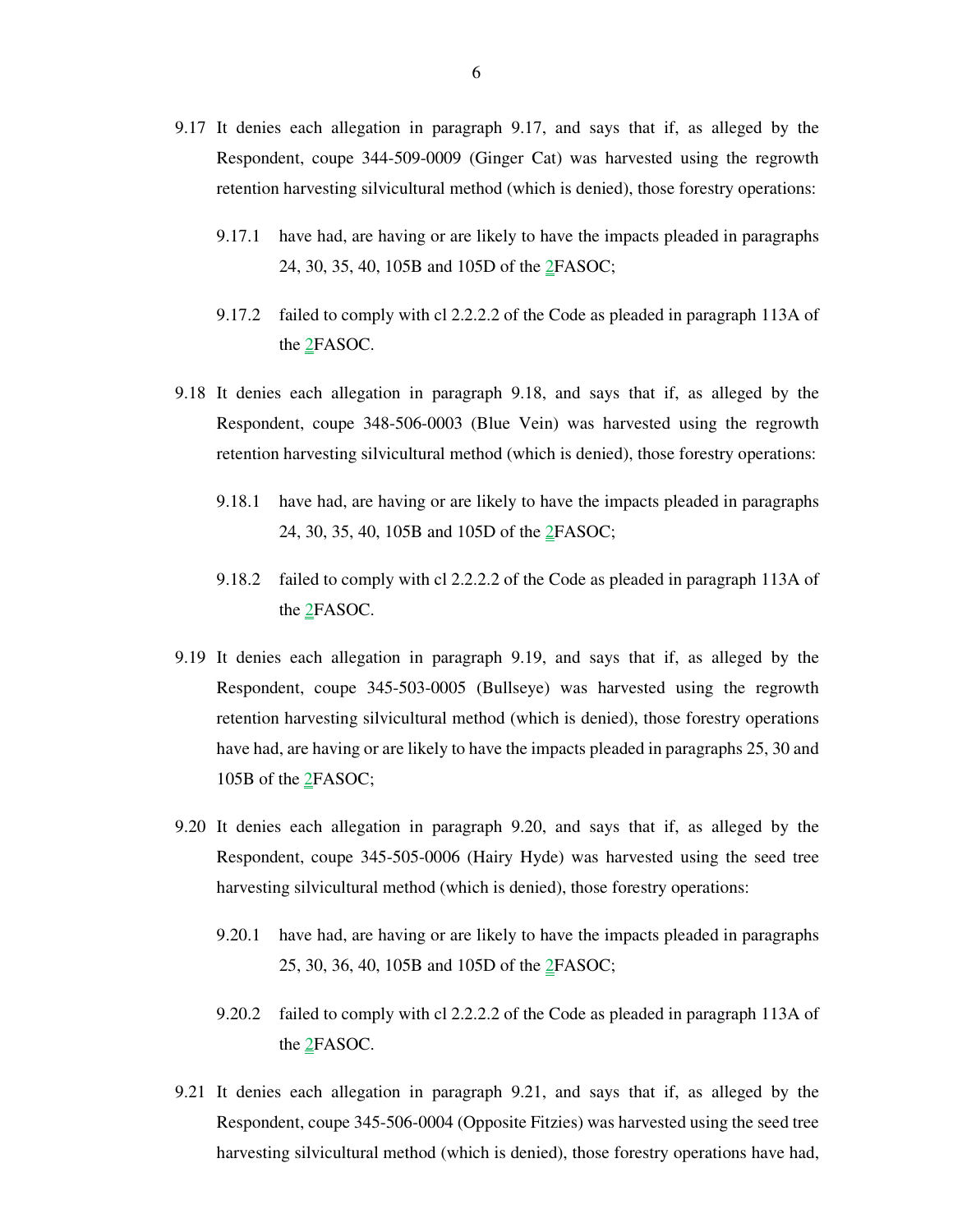are having or are likely to have the impacts pleaded in paragraphs 25, 30 and 105B of the 2FASOC

- 9.26 It denies each allegation in paragraph 9.26, and says that if, as alleged by the Respondent, coupe 348-517-0005 (Tarzan) was harvested using the regrowth retention harvesting silvicultural method (which is denied), those forestry operations:
	- 9.26.1 have had, are having or are likely to have the impacts pleaded in paragraphs 27, 30, 37, 40, 105B and 105D of the 2FASOC;
	- 9.26.2 failed to comply with cl 2.2.2.2 of the Code as pleaded in paragraph 113A of the 2FASOC.
- 9.31 It denies each allegation in paragraph  $9.31\overline{26}$ , and says that if, as alleged by the Respondent, coupe 463-504-0009 (De Valera) was harvested using the regrowth retention and the seed tree harvesting silvicultural methods (which is denied), those forestry operations have had, are having or are likely to have the impacts pleaded in paragraphs 28, 30, and 105B of the 2FASOC.
- 9.33 It denies each allegation in paragraph 9.33, and says that if, as alleged by the Respondent, coupe 312-510-0007 (Bromance) was harvested using the seed tree harvesting silvicultural method (which is denied), those forestry operations:
	- 9.33.1 have had, are having or are likely to have the impacts pleaded in paragraphs 39A, 40 and 105D of the 2FASOC;
	- 9.33.2 failed to comply with cl 2.2.2.2 of the Code as pleaded in paragraph 113A of the 2FASOC.
- 9.34 It denies each allegation in paragraph 9.34, and says that if, as alleged by the Respondent, coupe 312-510-0009 (Lovers Lane) was harvested using the seed tree harvesting silvicultural method (which is denied), those forestry operations:
	- 9.34.1 have had, are having or are likely to have the impacts pleaded in paragraphs 39A, 40 and 105D of the 2FASOC;
	- 9.34.2 failed to comply with cl 2.2.2.2 of the Code as pleaded in paragraph 113A of the 2FASOC.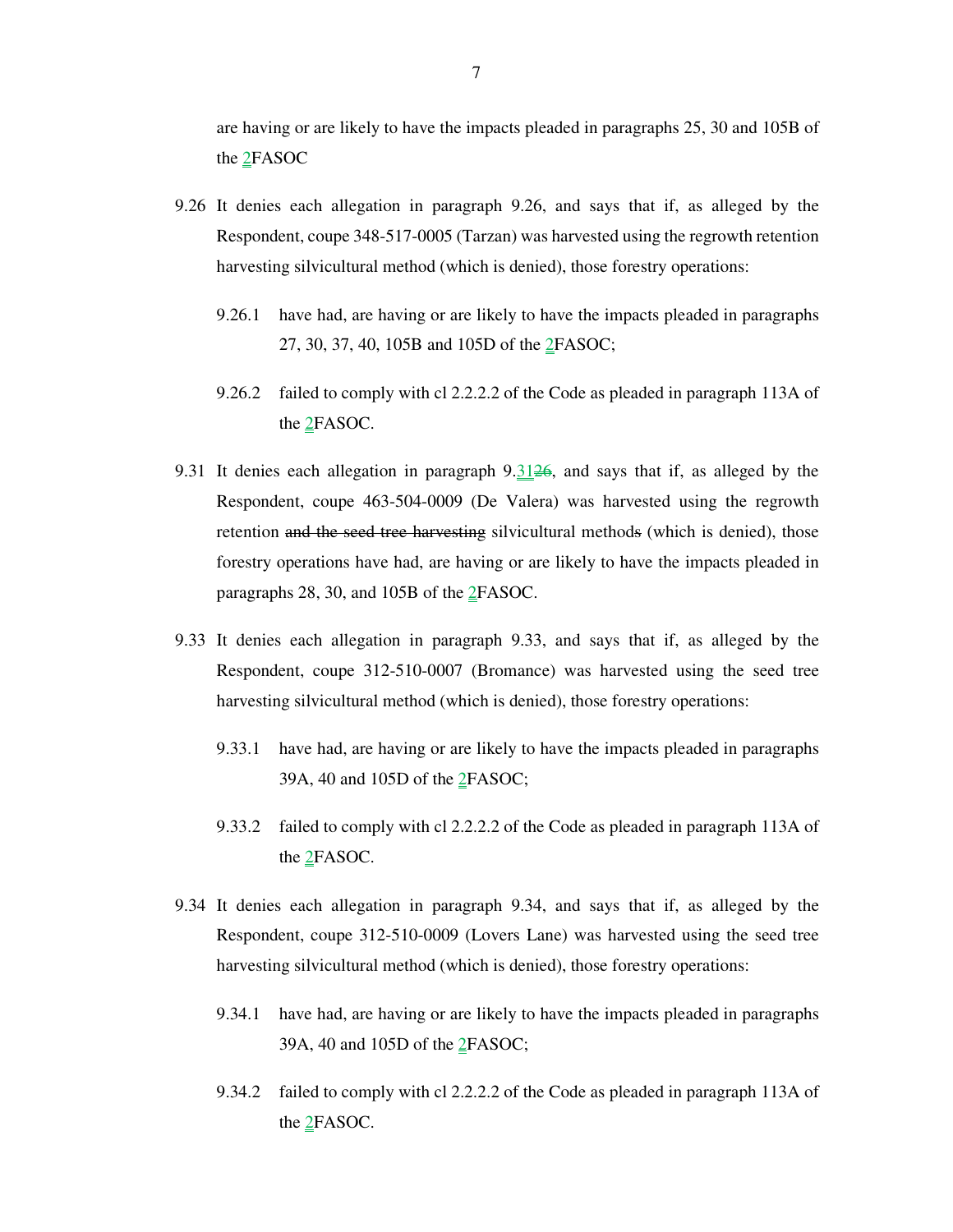- 9.35 It denies each allegation in paragraph 9.35, and says that if, as alleged by the Respondent, coupe 317-508-0010 (Swing High) was harvested using the regrowth retention harvesting silvicultural method (which is denied), those forestry operations:
	- 9.35.1 have had, are having or are likely to have the impacts pleaded in paragraphs 29A, 30, 39B, 40, 105B and 105D of the 2FASOC;
	- 9.35.2 failed to comply with cl 2.2.2.2 of the Code as pleaded in paragraph 113A of the 2FASOC.
- 9.36 It admits that denies each allegation in paragraph 9.35, and says that if, as alleged by the Respondent, coupe 462-504-0004 (Skerry's Reach) was harvested using the clearfell and seed tree harvesting silvicultural method. S (which is denied), those forestry operations:
	- 9.36.1 have had, are having or are likely to have the impacts pleaded in paragraphs 29B, 30, 39C, 40, 105B and 105D of the FASOC;
	- 9.36.2 failed to comply with cl 2.2.2.2 of the Code as pleaded in paragraph 113A of the FASOC.
- 9.37 It denies each allegation in paragraph 9.37, and says that if, as alleged by the Respondent, coupe 288-516-0007 (Golden Snitch) was harvested using the regrowth retention harvesting silvicultural method (which is denied), those forestry operations have had, are having or are likely to have the impacts pleaded in paragraphs 29C, 30, and 105B of the 2FASOC.
- 9.38 It denies each allegation in paragraph 9.38, and says that if, as alleged by the Respondent, coupe 288-516-0006 (Hogsmeade) was harvested using the regrowth retention harvesting silvicultural method (which is denied), those forestry operations have had, are having or are likely to have the impacts pleaded in paragraphs 29C, 30, and 105B of the 2FASOC.
- 9.40 It denies each allegation in paragraph 9.40, and says that if, as alleged by the Respondent, coupe 287-511-0009 (Rocketman) was harvested using the regrowth retention harvesting silvicultural method (which is denied), those forestry operations have had, are having or are likely to have the impacts pleaded in paragraphs 29C, 30, and 105B of the 2FASOC.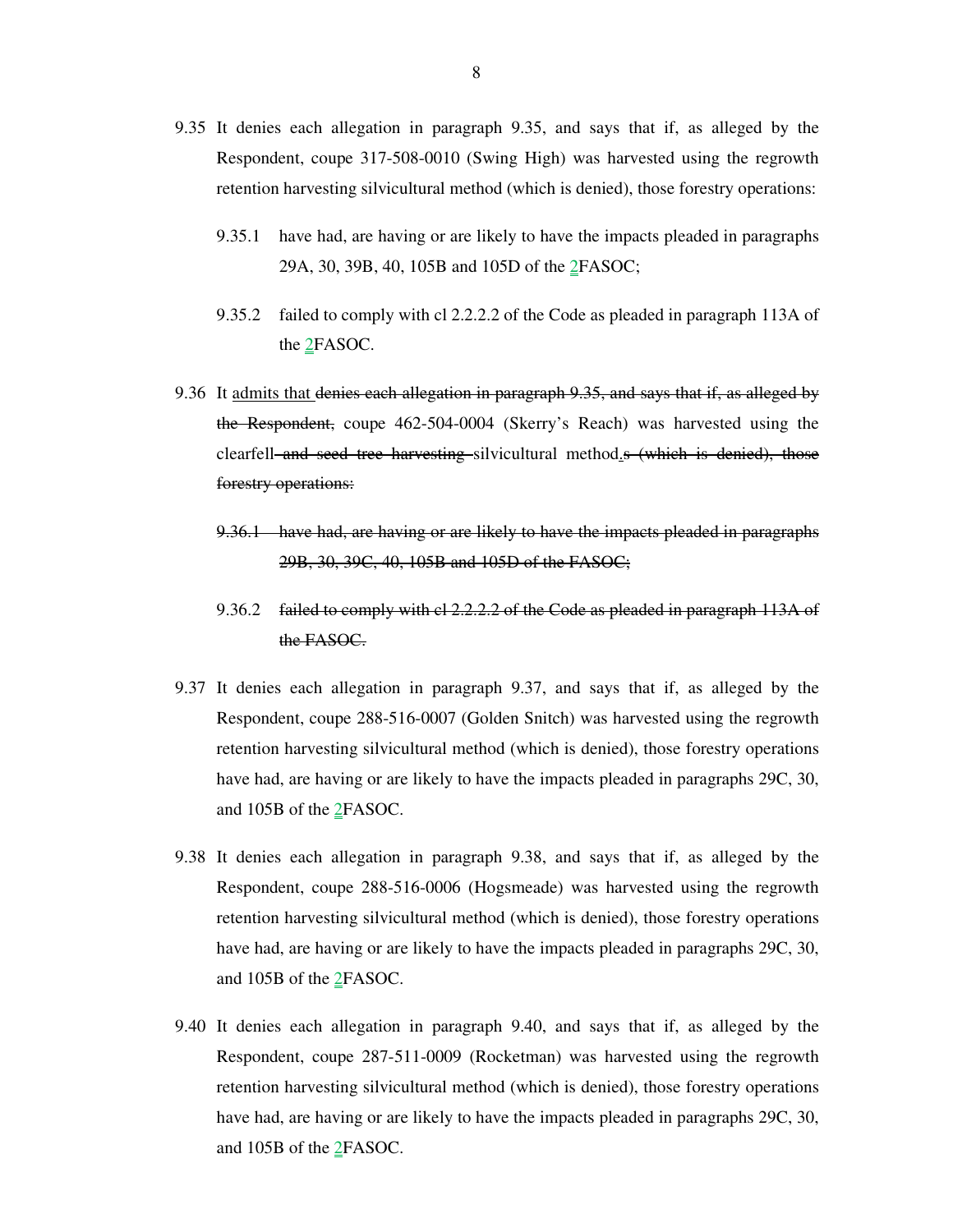#### 3A. It admits sub-paragraph 10(aa).

- 4. As to paragraph 42, it:
	- 4.1 does not admit that the Respondent has not finalised any proposed harvesting plan for the coupe, and says that:
		- 4.1.1 it refers to and repeats paragraph 2;
		- 4.1.2 the Timber Release Plan shows that all of the scheduled coupes are proposed for forestry operations by the clear-fell or seed tree retention methods between 2017 and 2018, and states the nett area in hectares expected to be logged within each of the scheduled coupes;
		- 4.1.3 the Respondent's practice in each, some or all of the Logged Leadbeater's Possum Coupes was to plan and conduct forestry operations which have had, are having or are likely to have a significant impact on Leadbeater's Possum;
		- 4.1.4 unless enjoined, in this coupe the Respondent will plan and conduct forestry operations which are likely to have a significant impact on Leadbeater's Possum;
	- 4.2 otherwise denies each allegation therein.
- 5. As to paragraphs 43 70B, it refers to and repeats paragraph 4 and otherwise denies each allegation therein.
- 6. As to paragraph 71, it:
	- 6.1 refers to and repeats paragraphs  $4$  and  $5$  and says that unless enjoined, in some or all of the Scheduled Leadbeater's Possum Coupes the Respondent will plan and conduct forestry operations which are likely to have a significant impact on Leadbeater's Possum;
	- 6.2 otherwise denies each allegation therein.
- 7. As to paragraph 73, it:
	- 7.1 does not admit that the Respondent has not finalised any proposed harvesting plan for the coupe, and says that: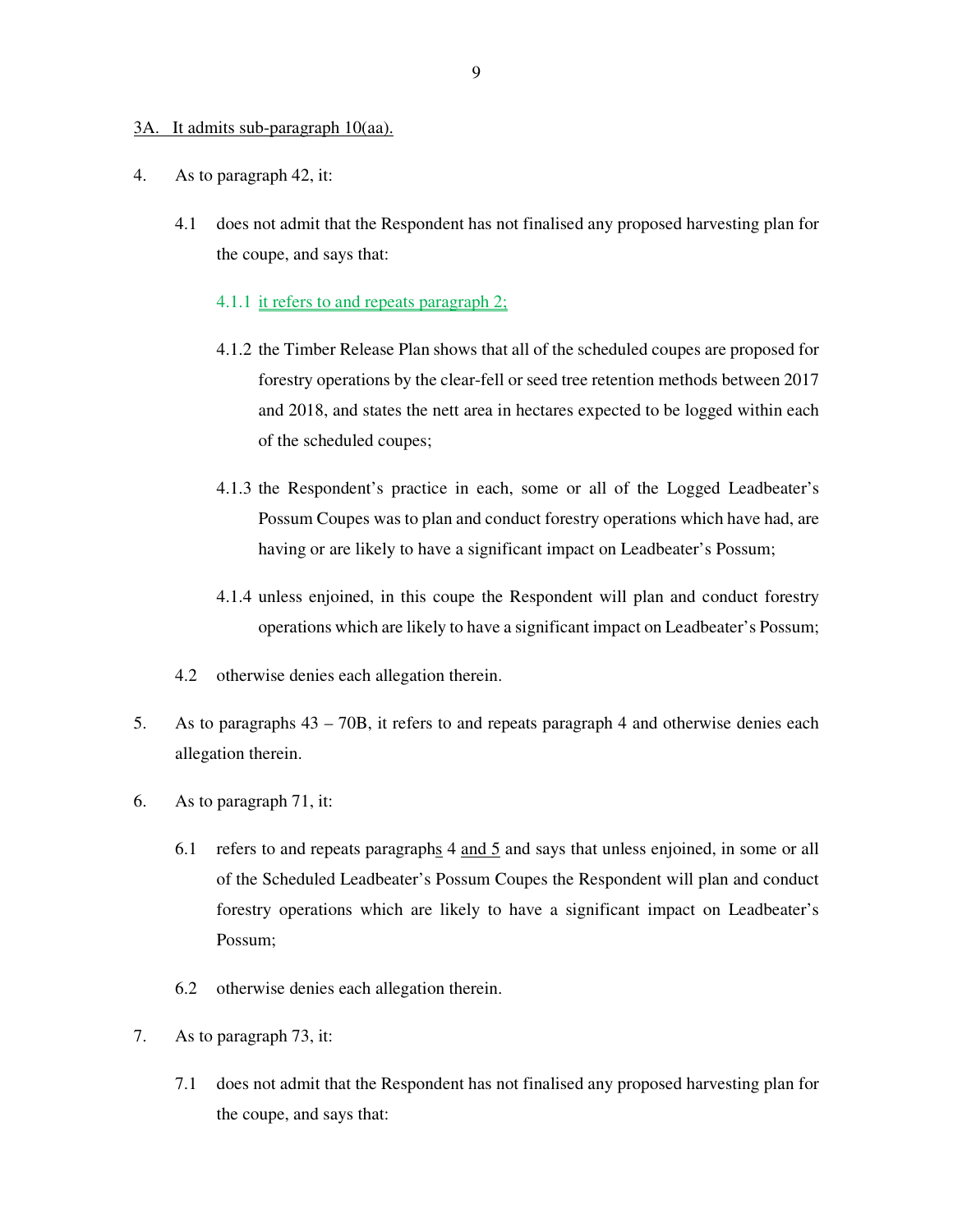- 7.1.1 it refers to and repeats paragraph 2;
- 7.1.2 the Timber Release Plan shows that all of the scheduled coupes are proposed for forestry operations by the clear-fell or seed tree retention methods between 2017 and 2018, and states the nett area in hectares expected to be logged within each of the scheduled coupes;
- 7.1.3 the Respondent's practice in each, some or all of the Logged Glider Coupes was to plan and conduct forestry operations which have had, are having or are likely to have a significant impact on Greater Glider;
- 7.1.4 unless enjoined, in this coupe the Respondent will plan and conduct forestry operations which are likely to have a significant impact on Greater Glider;
- 7.2 otherwise denies each allegation therein.
- 8. As to paragraphs  $74 80$ ,  $82 92$ ,  $92B 104B$  and  $104D 104E$ , it refers to and repeats paragraph 7 and otherwise denies each allegation therein.

104C, forestry operations in the Big River

8A.1 have had,

8A.2 are having,

8A.3 are likely to have,

mificant impact on the

#### **Particulars**

narticulars at paragraph Amended Statement of Claim and says that the particulars apply to the Big River <u>eoupe 10.37.</u>

- 8B. Further, the Applicant says that Big River Coupe 10.37 falls within the definition of the Coupes in the Further Amended Statement of Claim, and paragraph 105D, 113A, 115AB, 115AD should be taken to include a reference <del>upe 10.37.</del>
- 8C. It admits subparagraph 104F(a).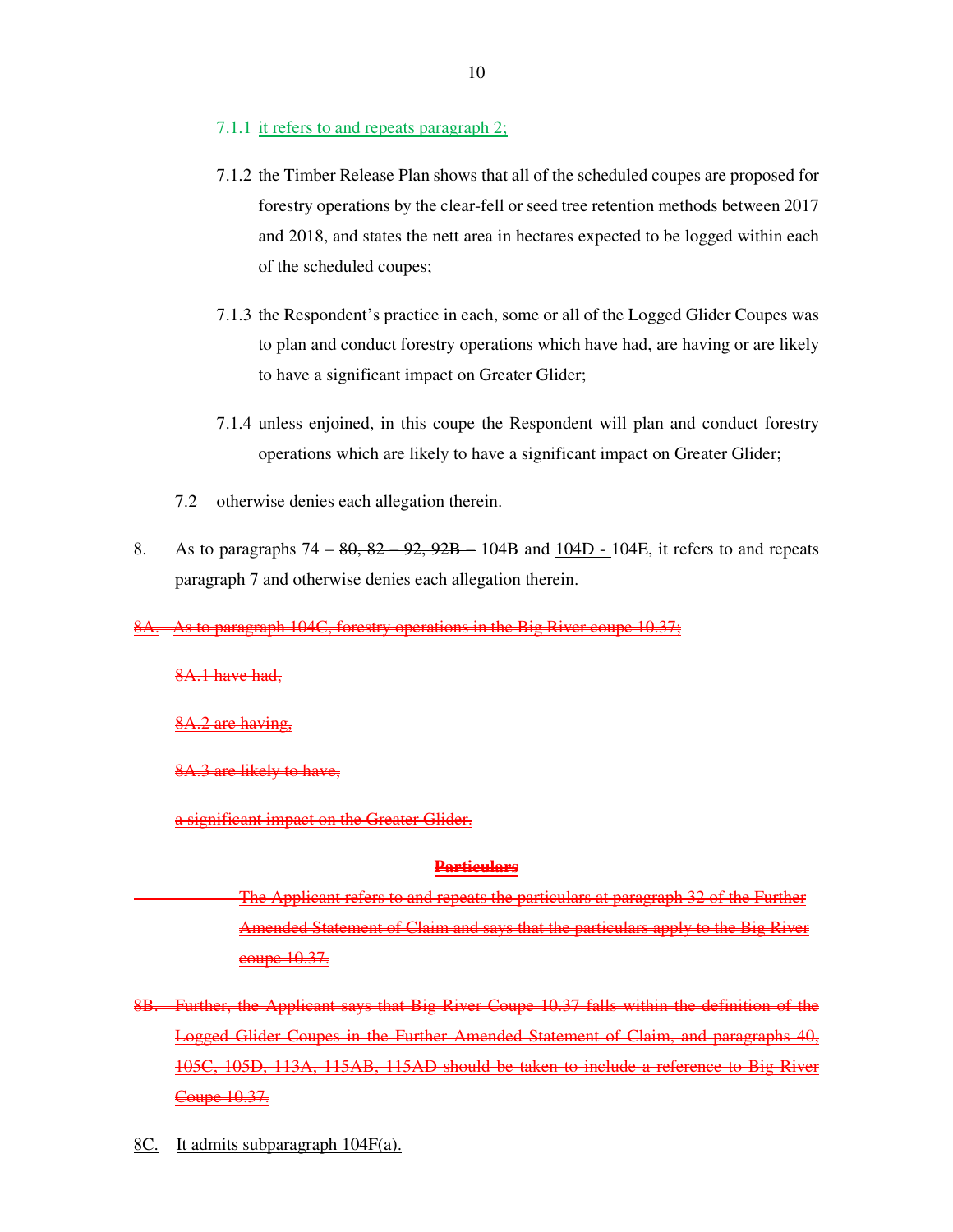- 9. As to paragraph 105, it:
	- 9.1 refers to and repeats paragraphs 7 and 8 and says that unless enjoined, in each some or all of the scheduled coupes the Respondent will plan and conduct forestry operations which are likely to have a significant impact on Greater Glider;
	- 9.2 otherwise denies each allegation therein.
- 10. As to subparagraph 113G(b), it denies each allegation therein and says that:
	- 10.1 the Respondent pleads a conclusion of law;
	- 10.2 it is artificial to seek to break down forestry operations within a coupe into multiple forestry operations for the purposes of s 38 of the EPBC Act and s 6(4) of the RFA Act.
- 11. As to subparagraph 113H(d), the Applicant refers to and repeats paragraph 2 above.
- 12. As to subparagraph 113I(c), it denies each allegation therein and refers to and repeats subparagraphs 10.1 and 10.2.

Date: 5 October 8 November 2018 25 January 12 March 2019

MARITA FOLEY

JULIA WATSON

………………………………………………. Signed by Danya Jacobs Lawyer for the Applicant

This pleading was prepared by Danya Jacobs, lawyer